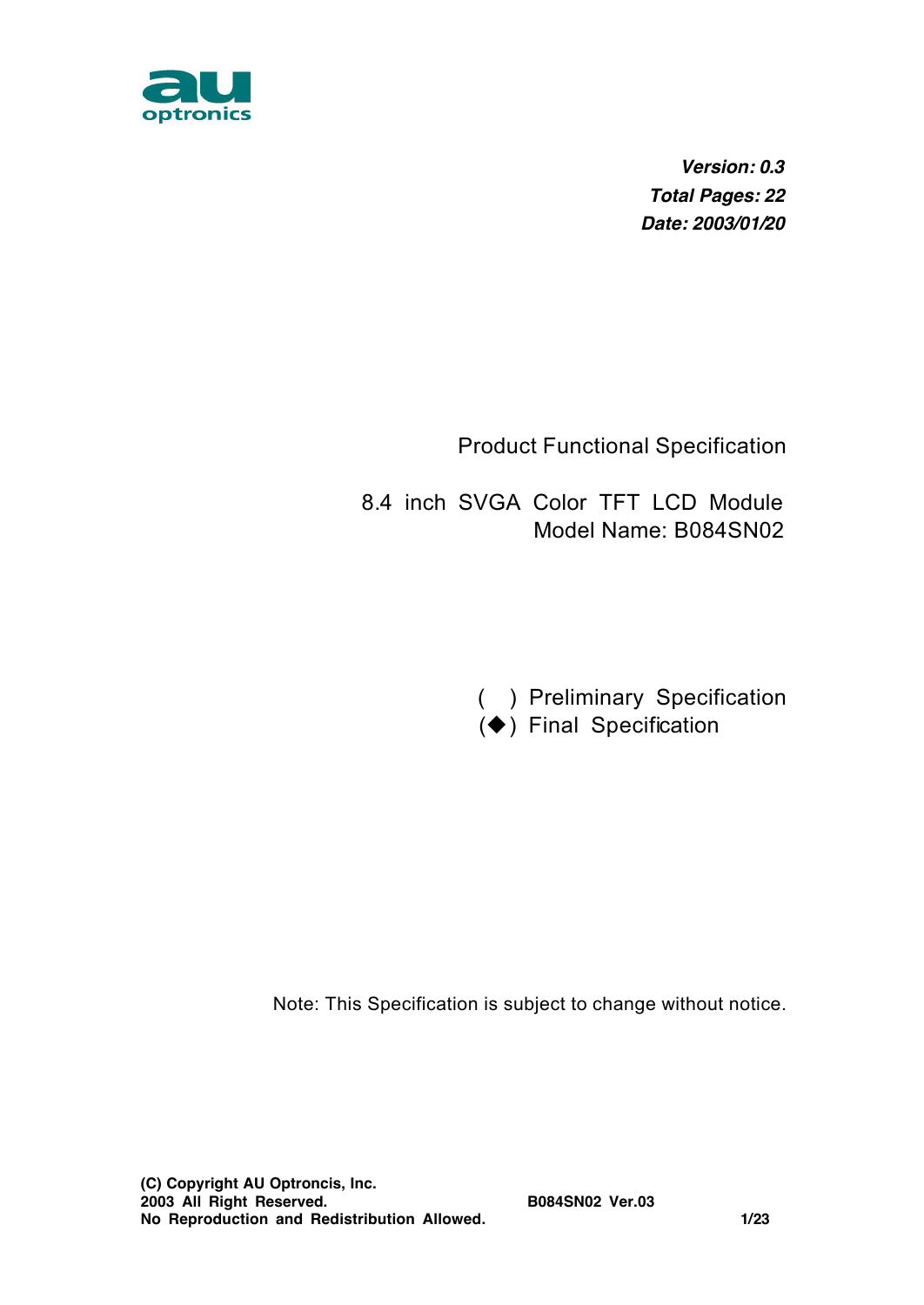

#### **I. Contents**

- **1.0 Handling Precautions**
- **2.0 General Description**
	- **2.1 Characteristics**
	- **2.2 Functional Block Diagram**
- **3.0 Absolute Maximum Ratings**
- **4.0 Optical Characteristics**
- **5.0 Signal Interface**
	- **5.1 Connectors**
	- **5.2 Signal Pin**
	- **5.3 Signal Description**
	- **5.4 Signal Electrical Characteristics**
	- **5.5 Signal for Lamp Connector**
- **6.0 Pixel Format Image**
- **7.0 Parameter Guide Line CFL Inverter**
- **8.0 Interface Timings**
	- **8.1 Timing Characteristics**
	- **8.2 Timing Definition**
- **9.0 Power Consumption**
- **10.0 Power ON/OFF Sequence**
- **11.0 Mechanical Characteristics**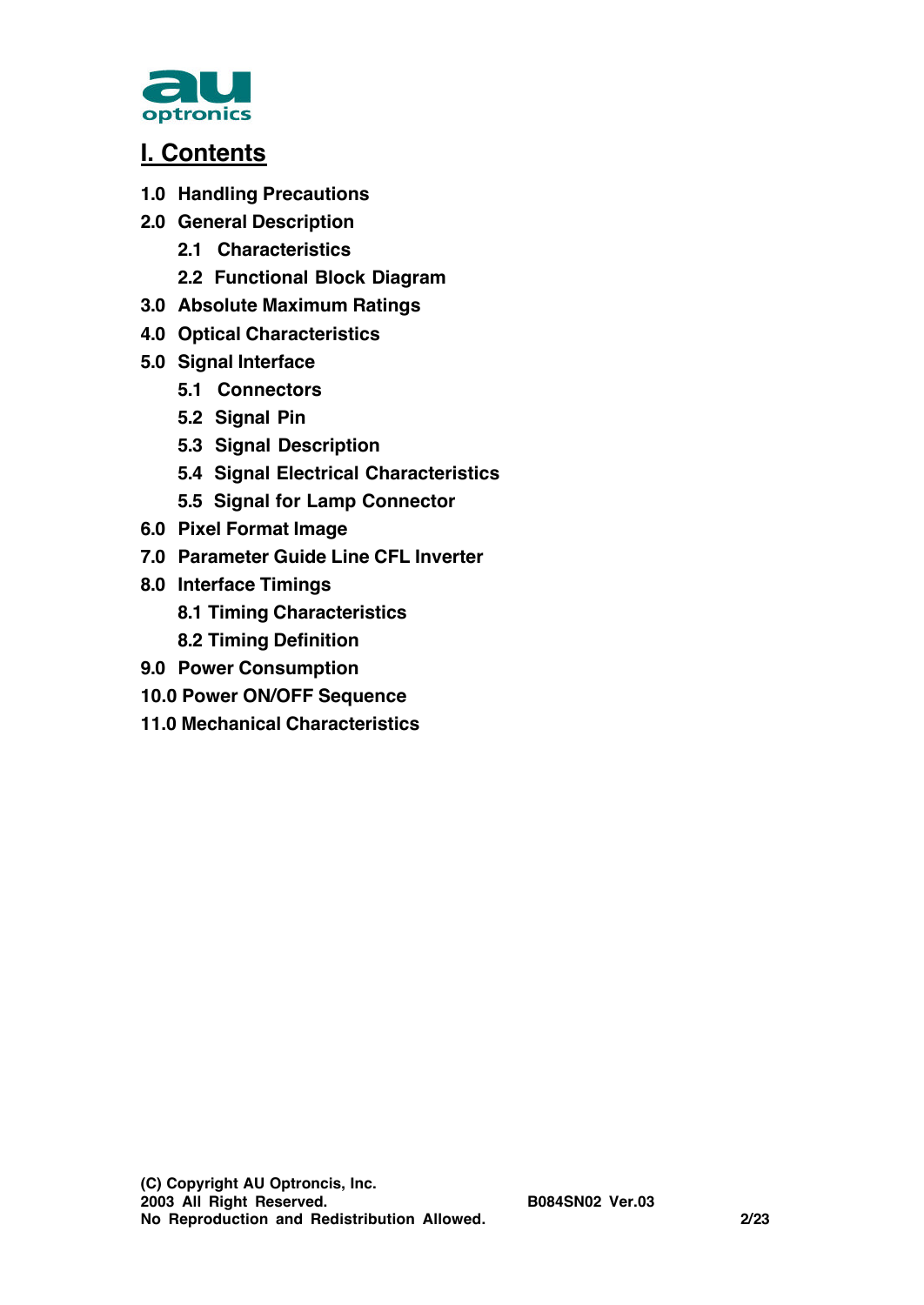

# **II. Record of Revision**

| <b>Version and Date</b> | Page           | <b>Old Description</b>            | <b>New Description</b>          | <b>Remark</b> |
|-------------------------|----------------|-----------------------------------|---------------------------------|---------------|
| 0.1 2002/07/01          | All            | <b>First Edition for Customer</b> | All                             |               |
| 0.2 2002/12/09          | 5              | <b>Typical White Luminance</b>    |                                 |               |
|                         |                | $(ICFL=5.0mA)$                    | ICFL=4.6mA                      |               |
|                         | 5              | <b>Typical Power Consumption</b>  |                                 |               |
|                         |                | 3.5 Watt Typ.                     | 3.3 Watt Typ.                   |               |
|                         | 5              | Weight: 230 ±10                   | Weight: 210 ±10                 |               |
|                         | $\overline{7}$ | Vibration: 1.5G                   | 1.0 <sub>G</sub>                |               |
|                         | 8              |                                   | Add Min. White                  |               |
|                         |                |                                   | Luminance 120 cd/m <sup>2</sup> |               |
|                         | 15             |                                   | Add Min. White                  |               |
|                         |                |                                   | Luminance 120 cd/m <sup>2</sup> |               |
|                         | 15             | <b>CCFL Power consumption</b>     |                                 |               |
|                         |                | (PCFL): 2.5 W                     | 2.3 W                           |               |
|                         | 20             | Signals 30ms min.                 | 50ms min.                       |               |
| 0.3 2003/01/20          | 8              | White Uniformity (9 points)       |                                 |               |
|                         |                | $1.8$ (Max.)                      | $1.6$ (Max.)                    |               |
|                         | 8              | Contrast Ratio 250:1(Typ.)        | 350:1(Typ.)                     |               |
|                         |                |                                   | 250:1(Min.)                     |               |
|                         | 8              | Response Time                     |                                 |               |
|                         |                | Rising 20 (Typ.) 40 (Max.)        | Rising 10 (Typ.) 20 (Max.)      |               |
|                         |                | Falling 30 (Typ.) 50(Max.)        | Falling 25 (Typ.) 30(Max.)      |               |
|                         | 8              | CIE Green x (Gx)                  |                                 |               |
|                         |                | $0.270$ (Min.)                    | $0.290$ (Min.)                  |               |
|                         |                | $0.300$ (Typ.)                    | $0.320$ (Typ.)                  |               |
|                         |                | $0.330$ (Max.)                    | $0.350$ (Max.)                  |               |
|                         | 15             | CCFL Ignition Voltage (Vs)        |                                 |               |
|                         |                | Max. 910(T=0°C)                   | Max. 1070(T=0°C)                |               |
|                         |                | 700(T=25°C)                       | 820(T=25°C).                    |               |
|                         | 21             |                                   | Update drawing                  |               |
|                         | 22             |                                   | Update drawing                  |               |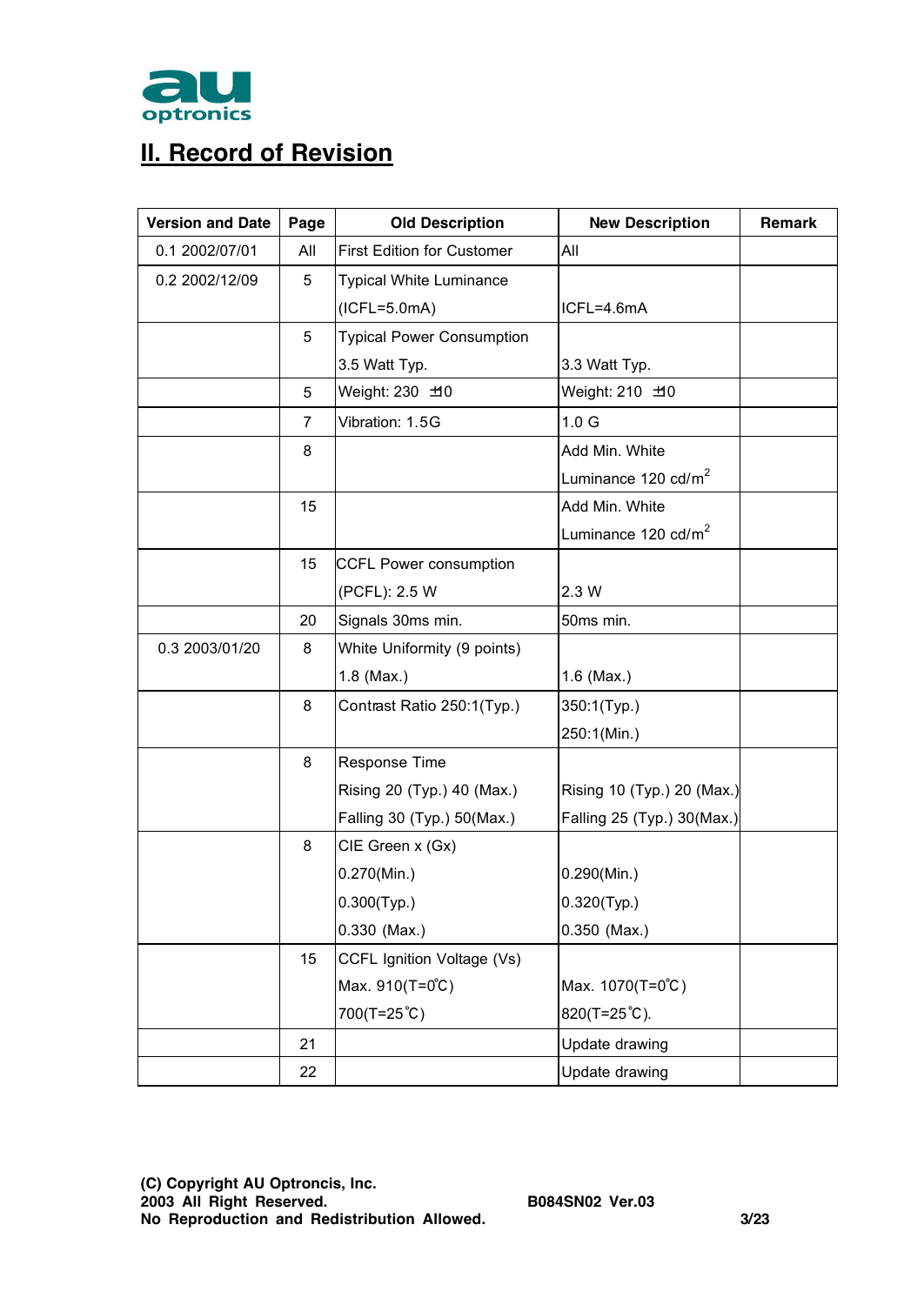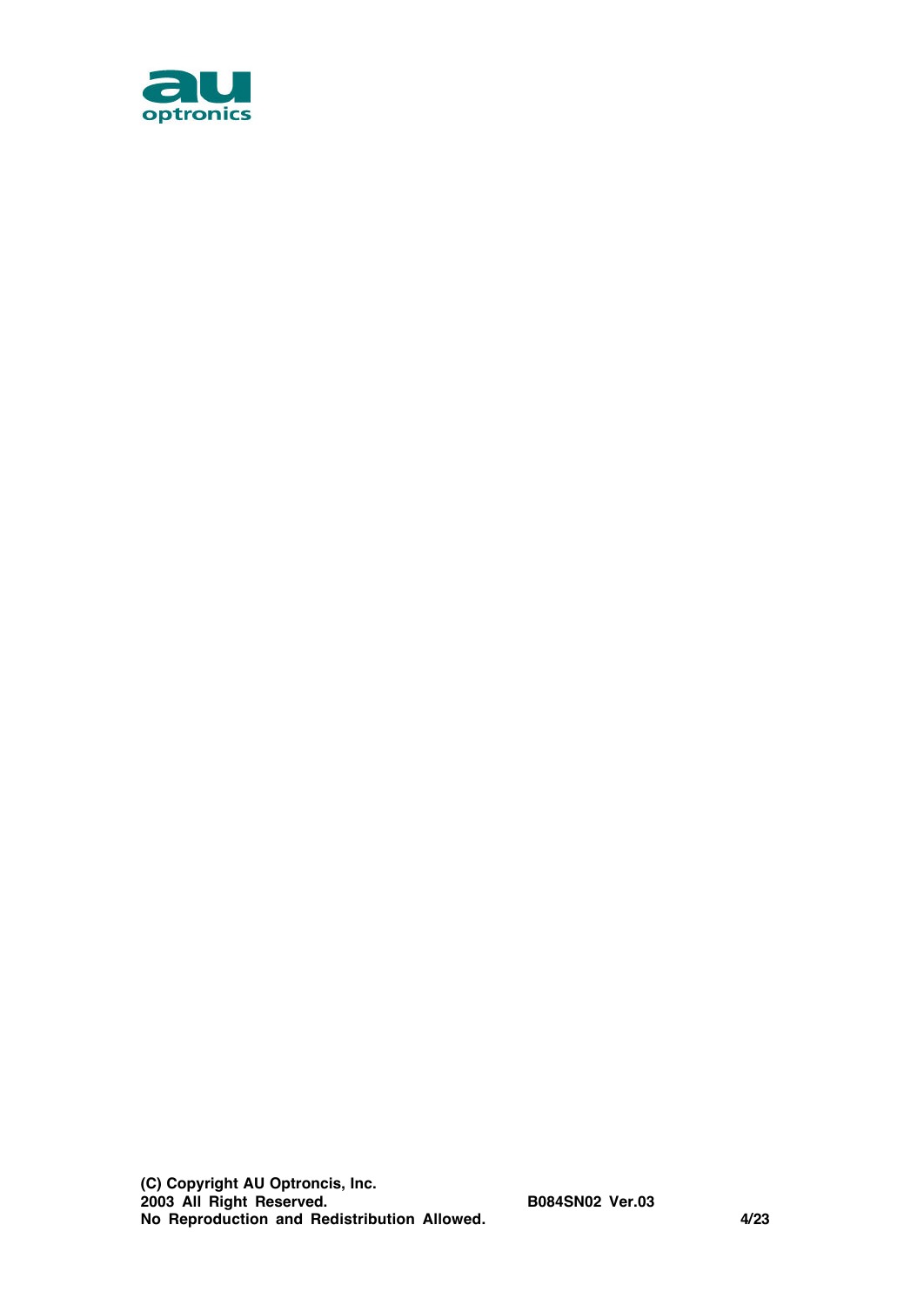

- 1) Since front polarizer is easily damaged, pay attention not to scratch it.
- 2) Be sure to turn off power supply when inserting or disconnection from input connector.
- 3) Wipe off water drop immediately. Long contact with water may cause discoloration or spots.
- 4) When the panel surface is soiled, wipe it with absorbent cotton or other soft cloth.
- 5) Since the panel is made of glass, it may break or crack if dropped or bumped on hard surface.
- 6) Since CMOS LSI is used in this module, take care of static electricity and insure human earth when handling.
- 7) Do not open nor modify the module Assembly.
- 8) Do not press the reflector sheet at the back of the module to any directions.
- 9) In case if a module has to be put back into the packing container slot after once it was taken out from the container, do not press the center of the CCFL Reflector edge. Instead, press at the far ends of the CFL Reflector edge softly. Otherwise the TFT module may be damaged.
- 10) At the insertion or removal of the Signal Interface Connector, be sure not to rotate nor tilt the interface Connector of the TFT module.
- 11) After installation of the TFT module into an enclosure, do not twist nor bend the TFT module even momentary. At designing the enclosure, it should be taken into consideration that no bending/twisting forces are applied to the TFT module from outside. Otherwise the TFT module may be damaged.
- 12) Cold cathode fluorescent lamp in LCD contains a small amount of mercury. Please follow local ordinances or regulations for disposal.
- 13) Small amount of materials having no flammability grade is used in the LCD module should be supplied by power complied with requirements of Limited Power Source, or be applied exemption.
- 14) The LCD module is designed so that the CFL in it is supplied by Limited Current Circuit. Do not connect the CFL in Hazardous Voltage Circuit.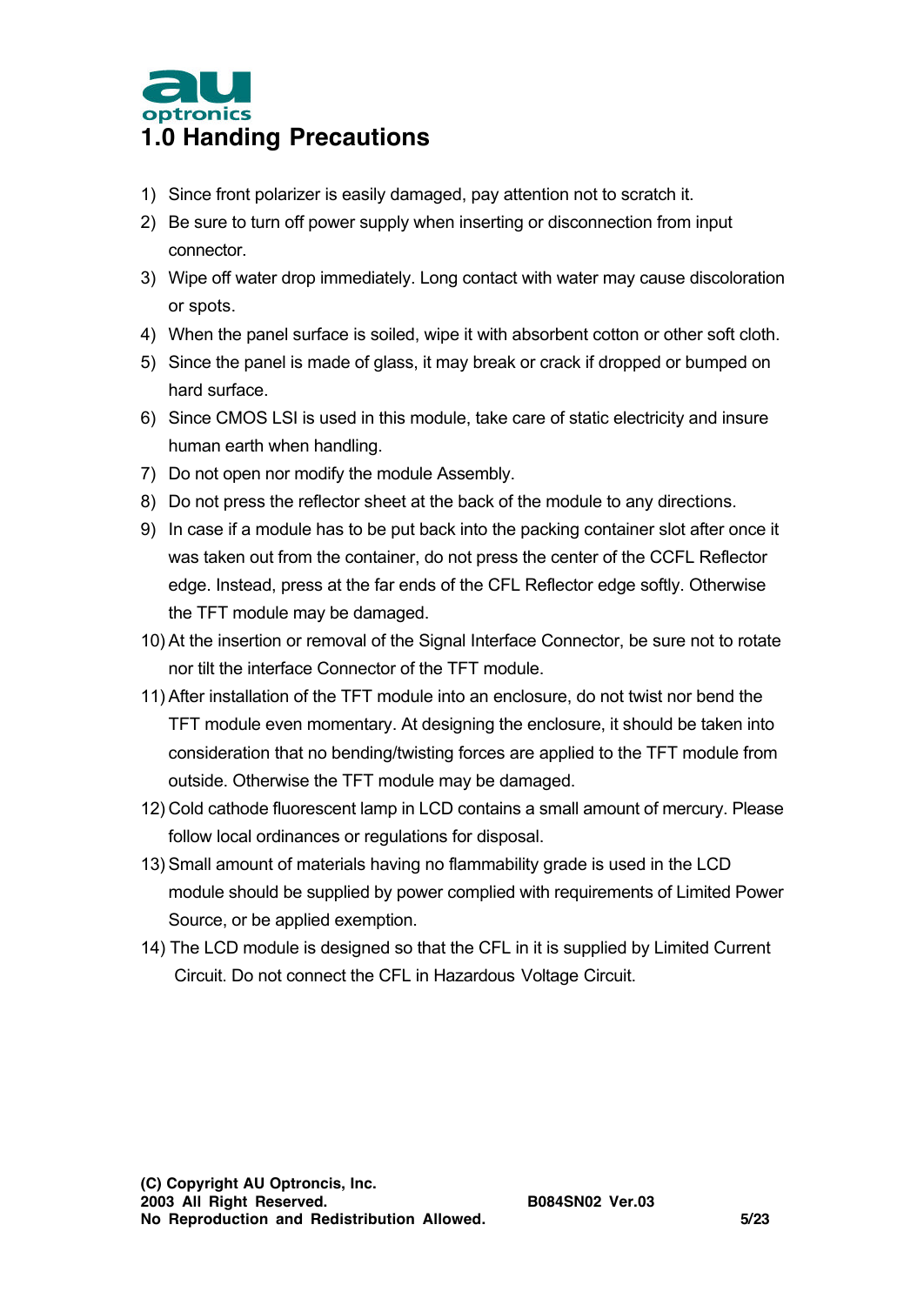

## **2.0 General Description**

This specification applies to the 8.4 inch color TFT LCD module B084SN02.

This module is designed for a display unit of Tablet PC.

The screen format is intended to support the SVGA (800(H) x 600(V)) screen and 262k colors (RGB 6-bits data driver).

All input signals are LVDS interface compatible.

The module does not contain an inverter card for backlight.

### 2.1 Display Characteristics

The following items are characteristics summary on the table under 25℃ condition:

| <b>Items</b>                          | Unit                      | <b>Specifications</b>                 |
|---------------------------------------|---------------------------|---------------------------------------|
| Screen Diagonal                       | [mm]                      | 213.4(8.4")                           |
| <b>Active Area</b>                    | [mm]                      | 170.4(H) x 127.8(V)                   |
| Pixel H x V                           |                           | 800(x3) x 600                         |
| <b>Pixel Pitch</b>                    | [mm]                      | $0.213(H) \times 0.213(V)$            |
| Pixel Arrangement                     |                           | R.G.B. Vertical Stripe                |
| Display Mode                          |                           | Normally White                        |
| Typical White Luminance (ICFL=4.6 mA) | [cd/m <sup>2</sup> ]      | 150 Typ. (center)                     |
| <b>Contrast Ratio</b>                 |                           | 350:1 Typ.                            |
| <b>Optical Rise Time/Fall Time</b>    | [msec]                    | 10/25 Typ.                            |
| Nominal Input Voltage VDD             | [Volt]                    | +3.3 Typ.                             |
| <b>Typical Power Consumption</b>      | [Watt]                    | $3.3$ Typ                             |
| (VDD line + VCFL line)                |                           |                                       |
| Weight                                | [Grams]                   | $210 + 10$                            |
| <b>Physical Size</b>                  | [mm]                      | 198.2(W) x 143.6(H) x 7.6(D) Max.     |
| <b>Electrical Interface</b>           |                           | 1 channel LVDS                        |
| <b>Support Color</b>                  |                           | Native 262K colors (RGB 6-bit driver) |
| <b>Temperature Range</b>              |                           |                                       |
| Operating                             | $[^{\circ}C]$             | 0 to $+50$                            |
| Storage(Shipping)                     | $\lceil \text{°C} \rceil$ | $-20$ to $+60$                        |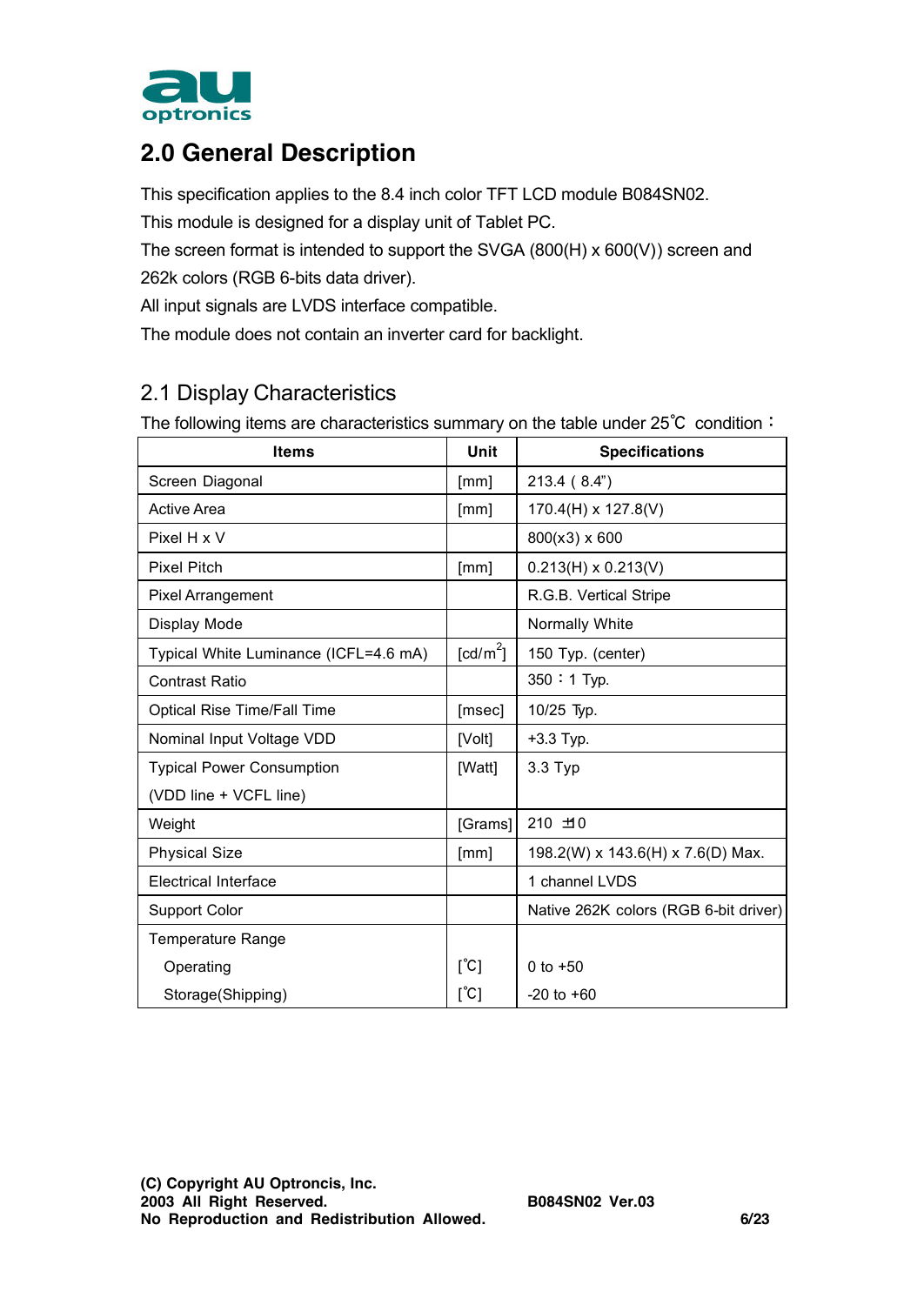

#### 2.2 Functional Block Diagram

The following diagram shows the functional block of the 8.4 inches Color TFT LCD Module:

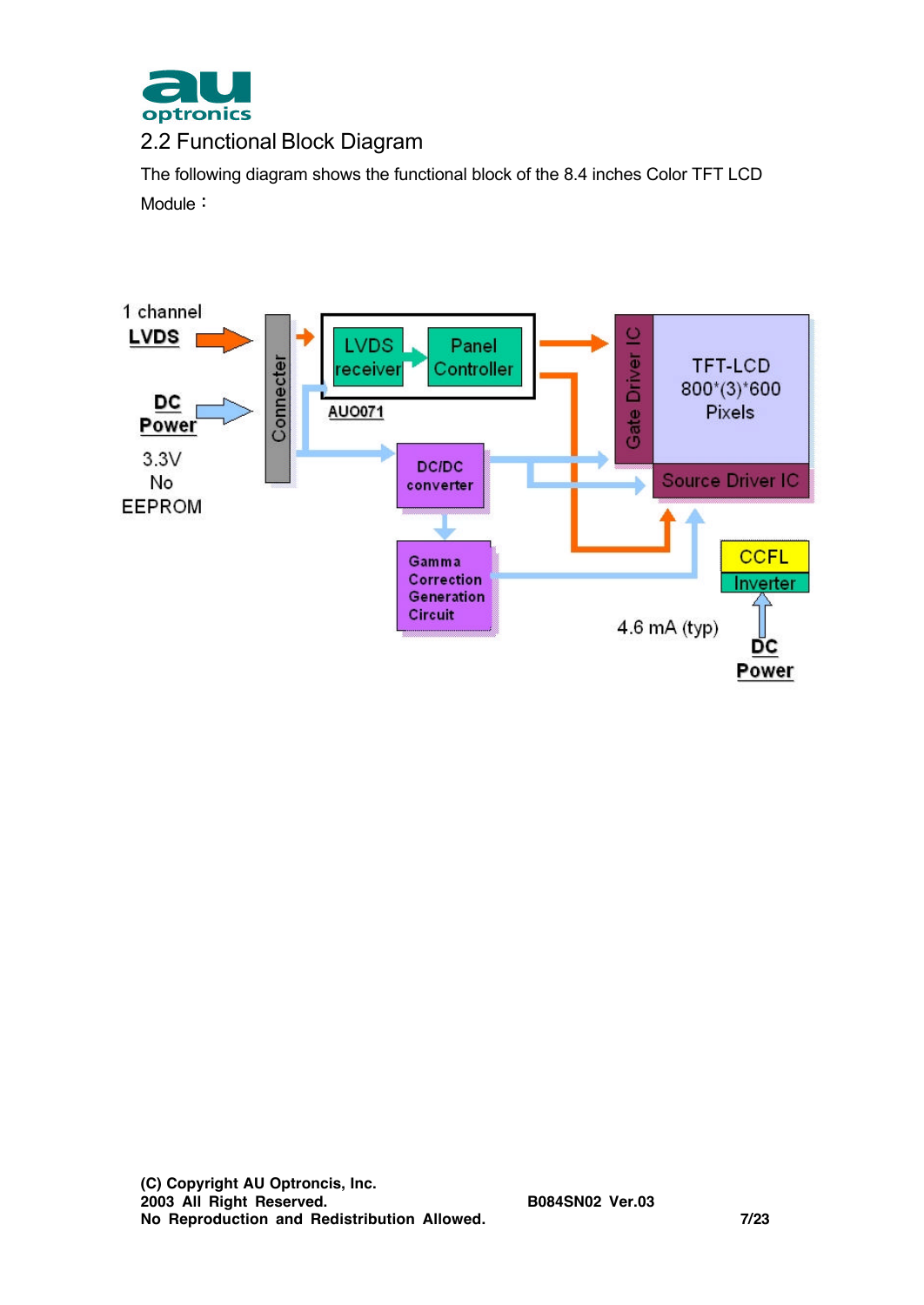

| <b>Item</b>                  | Symbol      | Min    | Max         | Unit                      | <b>Conditions</b> |  |
|------------------------------|-------------|--------|-------------|---------------------------|-------------------|--|
| Logic/LCD Drive Voltage      | <b>VDD</b>  | $-0.3$ | $+4.0$      | [Volt]                    |                   |  |
| Input Voltage of Signal      | Vin         | $-0.3$ | $VDD+0.3$   | [Volt]                    |                   |  |
| <b>CCFL Current</b>          | <b>ICFL</b> | 3      | 6           | $[mA]$ rms                |                   |  |
| <b>CCFL Ignition Voltage</b> | Vs          | 441    | 539         | <b>Vrms</b>               |                   |  |
| <b>Operating Temperature</b> | <b>TOP</b>  | 0      | $+50$       | $\lceil \text{°C} \rceil$ | Note <sub>1</sub> |  |
| <b>Operating Humidity</b>    | <b>HOP</b>  | 8      | 90          | [%RH]                     | Note1             |  |
| Storage Temperature          | <b>TST</b>  | $-20$  | $+60$       | $\lceil \text{°C} \rceil$ | Note1             |  |
| Storage Humidity             | <b>HST</b>  | 5      | 90          | [%RH]                     | Note1             |  |
| Vibration                    |             |        | 1.0, 10-500 | [G, Hz]                   | 2hr/axis X, Y, Z  |  |
| Shock                        |             |        | 220, 2      | [G, ms]                   | Half sine wave    |  |

Absolute maximum ratings of the module is as follows:

**Note1**: Maximum Wet-Bulb should be 39℃ and no condensation.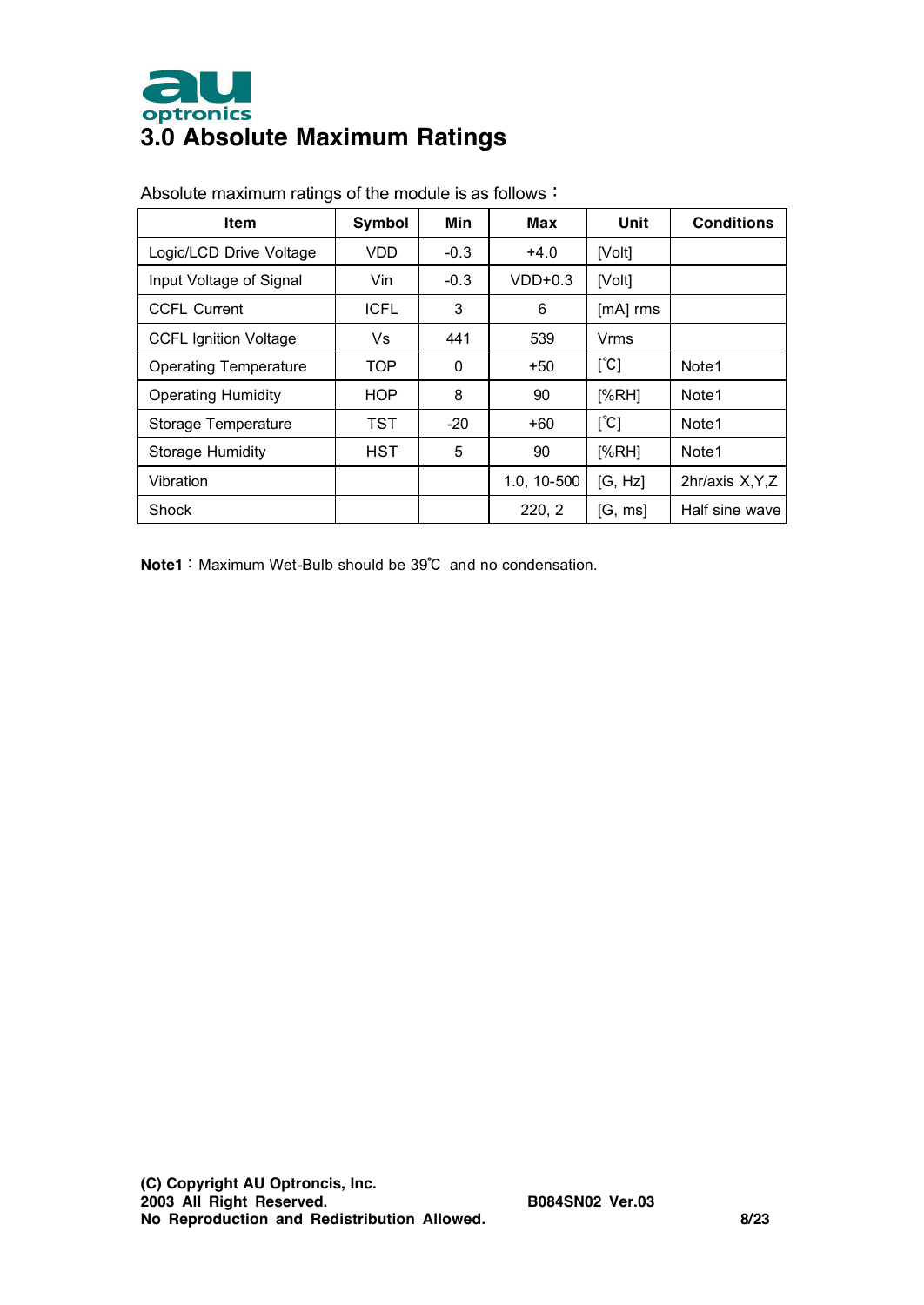

# **4.0 Optical Characteristics**

The optical characteristics are measured under stable conditions as follows under 25℃ condition:

| Item                    | Unit                   | <b>Conditions</b>    | Min.  | Typ.  | Max.  |
|-------------------------|------------------------|----------------------|-------|-------|-------|
| <b>Viewing Angle</b>    | [degree]               | Horizontal (Right)   |       | 60    |       |
|                         | [degree]               | $K = 10$<br>(Left)   |       | 60    |       |
| K: Contrast ratio       | [degree]               | Vertical<br>(Upper)  |       | 40    |       |
|                         | [degree]               | $K = 10$<br>(Lower)  |       | 40    |       |
| <b>White Uniformity</b> |                        | 9 Points             |       |       | 1.6   |
| Contrast ratio          |                        | $\theta = 0^{\circ}$ | 250   | 350   |       |
| Response Time           | [msec]                 | Rising               |       | 10    | 20    |
| (Room Temp)             | [msec]                 | Falling              |       | 25    | 30    |
| Color                   |                        | Red<br>X             | 0.540 | 0.570 | 0.600 |
| Chromaticity            |                        | Red<br>y             | 0.290 | 0.320 | 0.350 |
| Coordinates(CIE)        |                        | Green<br>X           | 0.290 | 0.320 | 0.350 |
|                         |                        | Green<br>y           | 0.530 | 0.560 | 0.590 |
|                         |                        | <b>Blue</b><br>X     | 0.120 | 0.150 | 0.180 |
|                         |                        | <b>Blue</b><br>y     | 0.090 | 0.120 | 0.150 |
|                         |                        | White<br>x           | 0.280 | 0.310 | 0.340 |
|                         |                        | White<br>y           | 0.300 | 0.330 | 0.360 |
| White Luminance         | $\lceil cd/m^2 \rceil$ | $\theta = 0^{\circ}$ | 120   | 150   |       |
| (ICFL 4.6 mA)           |                        |                      |       |       |       |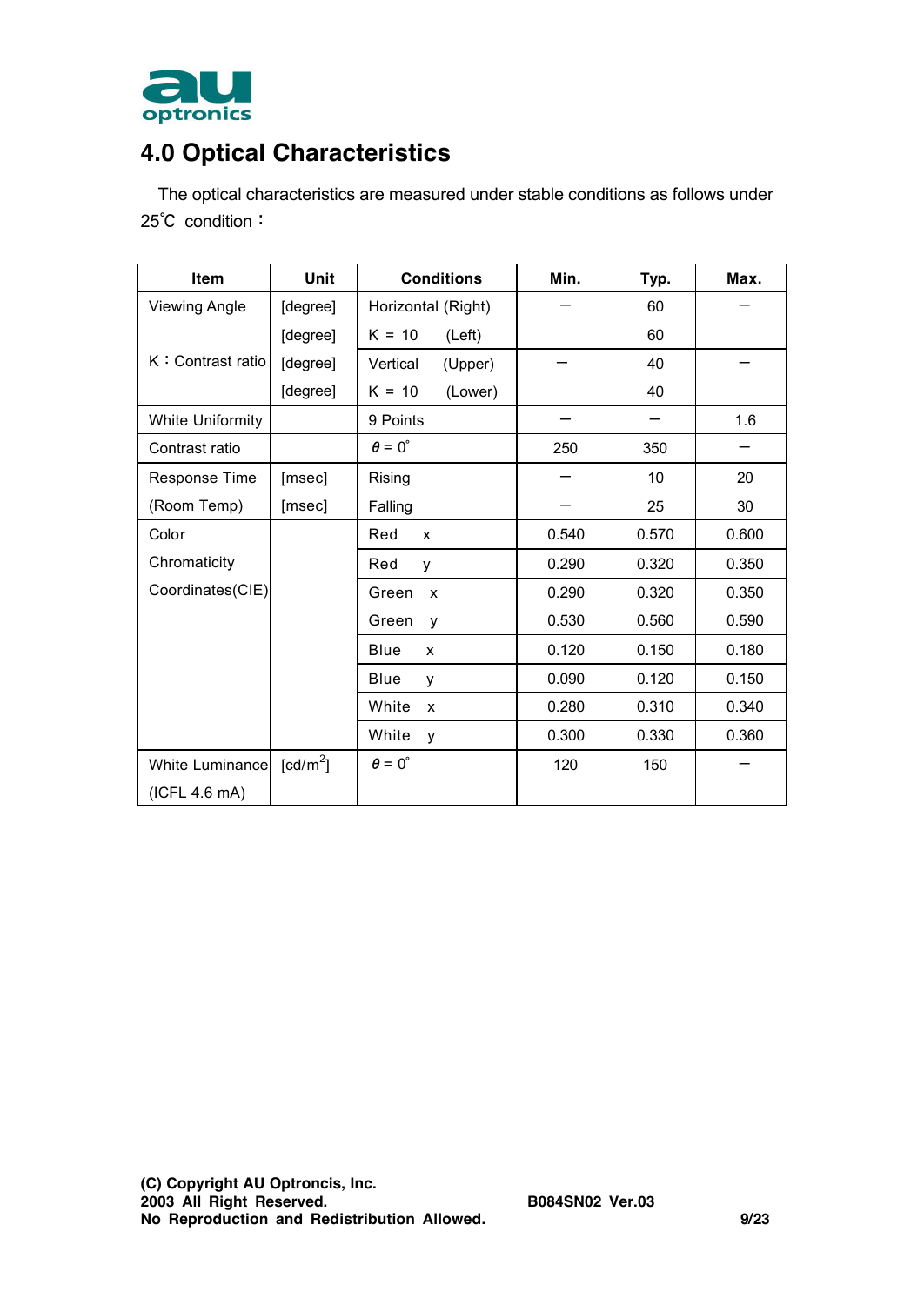

#### **Note 1: Definition of white uniformity:**

White uniformity is calculated with the following formula. Luminance are measured at the following nine points (1~9).



Minimum Brightness of nine points

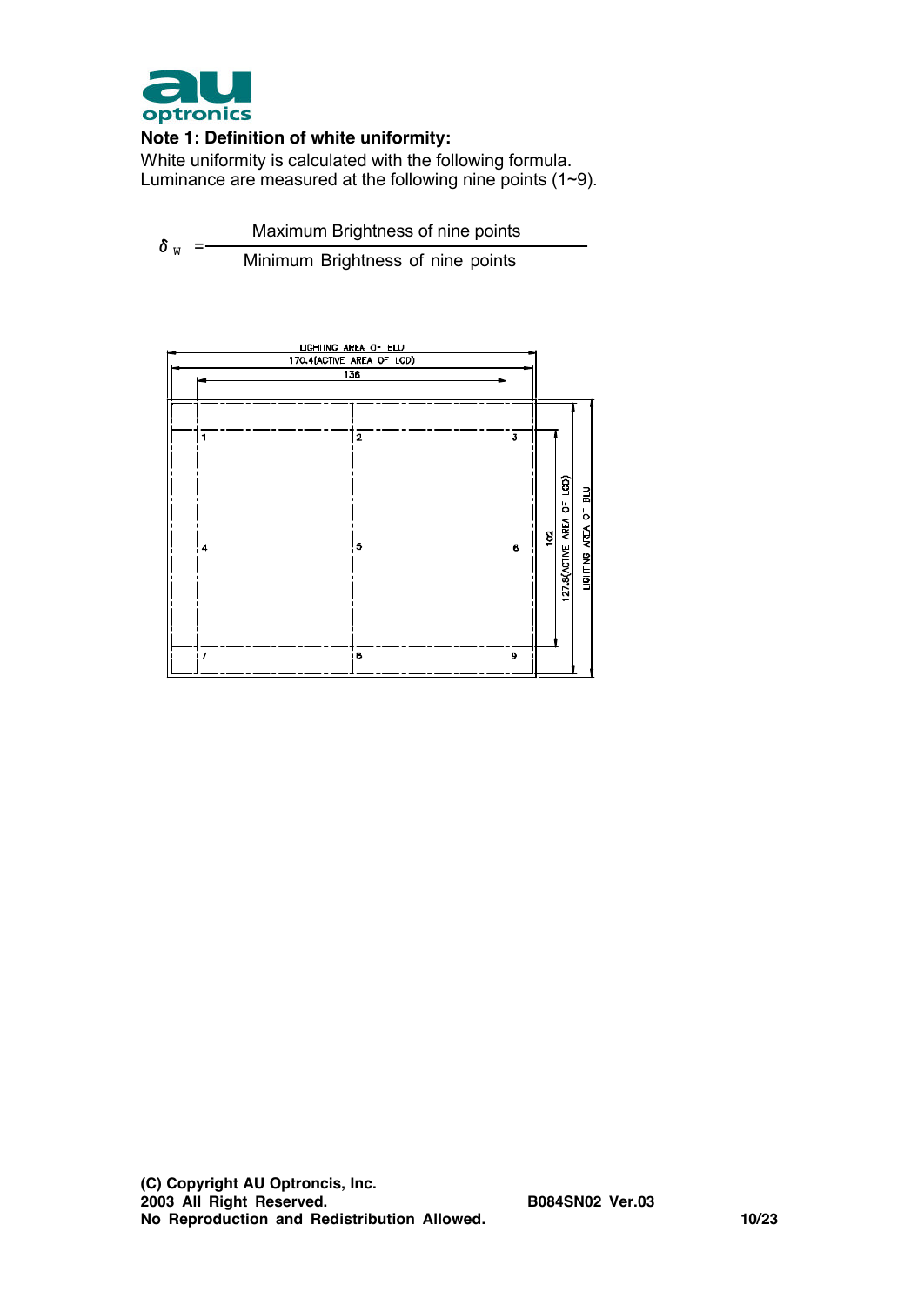

## 5.0 Signal Interface

#### 5.1 Connectors

Physical interface is described as for the connector on module.

These connectors are capable of accommodating the following signals and will be following components.

| <b>Connector Name / Designation</b>   | For Signal Connector          |
|---------------------------------------|-------------------------------|
| <b>Manufacturer</b>                   | <b>HIROSE</b>                 |
| Type / Part Number                    | HRS DF 19K-20P-1H             |
| <b>Mating Connector / Part Number</b> | HRS DF19G-20S-1C (WIRE TYPE)) |
| <b>Mating Connector / Part Number</b> | HRS DF19-20S-1F (FPC TYPE)    |

| <b>Connector Name / Designation</b>   | For Lamp Connector |
|---------------------------------------|--------------------|
| <b>Manufacturer</b>                   | JST                |
| <b>Type / Part Number</b>             | BHSR-02VS-1        |
| <b>Mating Connector / Part Number</b> | SM02B-BHSS-1-TB    |

### 5.2 Signal Pin

| Pin No.        | <b>Signal Name</b> | Pin No.         | <b>Signal Name</b> |
|----------------|--------------------|-----------------|--------------------|
| 1              | <b>VDD</b>         | 2               | <b>VDD</b>         |
| $\sqrt{3}$     | <b>GND</b>         | 4               | <b>GND</b>         |
| 5              | RxIN0-             | 6               | RxIN0+             |
| $\overline{7}$ | <b>GND</b>         | 8               | RxIN1-             |
| 9              | RxIN1+             | 10              | <b>GND</b>         |
| 11             | RxIN2-             | 12 <sup>2</sup> | RxIN2+             |
| 13             | <b>GND</b>         | 14              | CKIN-              |
| 15             | CKIN+              | 16              | <b>GND</b>         |
| 17             | <b>NC</b>          | 18              | NC                 |
| 19             | <b>GND</b>         | 20              | <b>GND</b>         |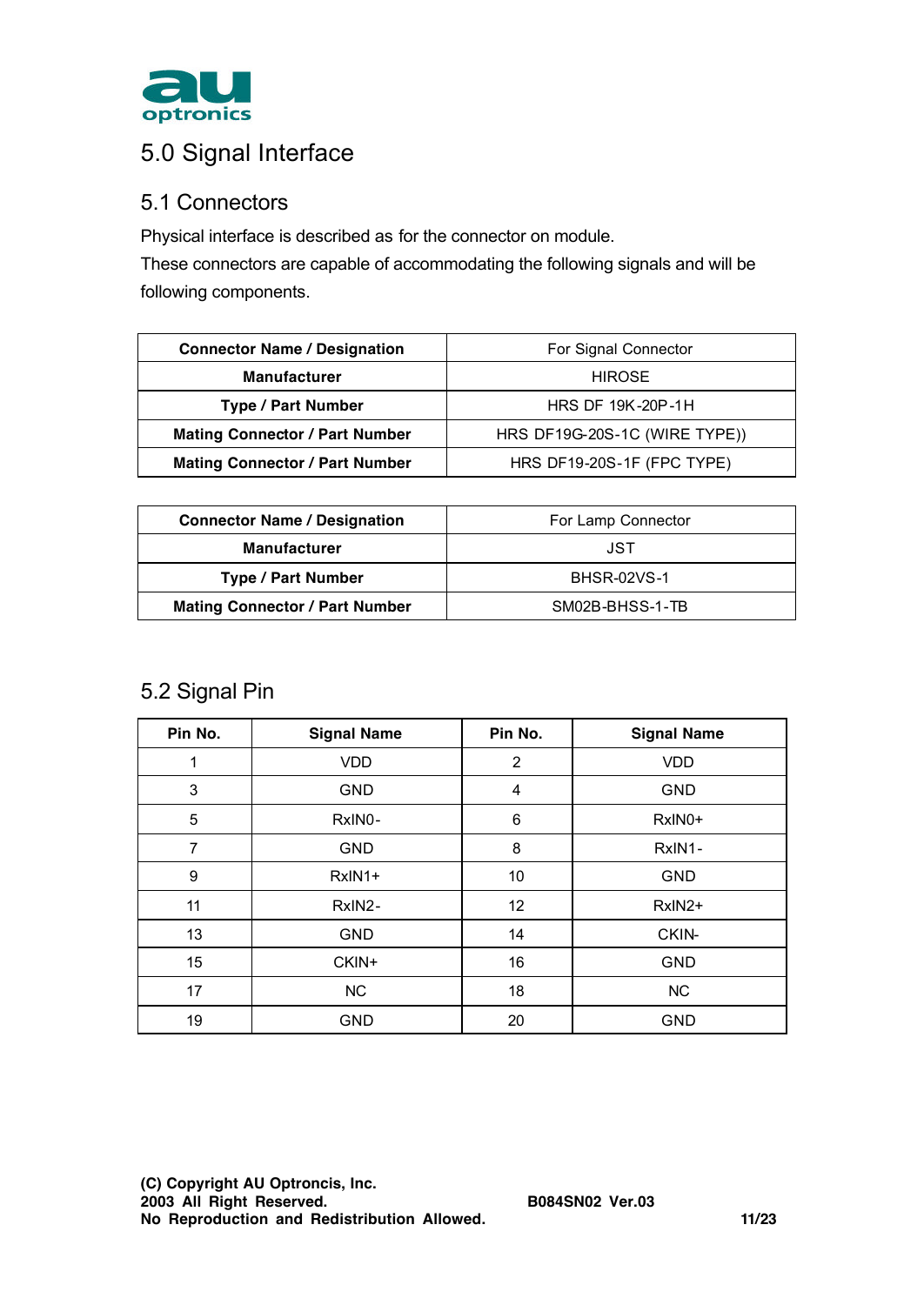

The module using a LVDS receiver. LVDS is a differential signal technology for LCD interface and high speed data transfer device. Transmitter shall be SN75LVDS84 (negative edge sampling) or compatible.

| <b>Signal Name</b> | <b>Description</b>                                           |
|--------------------|--------------------------------------------------------------|
| RxIN0-, RxIN0+     | LVDS differential data input (Red0-Red5, Green0)             |
| RxIN1-, RxIN1+     | LVDS differential data input (Green1-Green5, Blue0-Blue1)    |
| RxIN2-, RxIN2+     | LVDS differential data input (Blue2-Blue5, Hsync, Vsync, DE) |
| CKIN-, CKIN+       | LVDS differential clock input                                |
| <b>VDD</b>         | +3.3V Power Supply                                           |
| <b>GND</b>         | Ground                                                       |
| <b>NC</b>          | No Connection                                                |

**Note**: Input signals shall be low or Hi-Z state when VDD is off.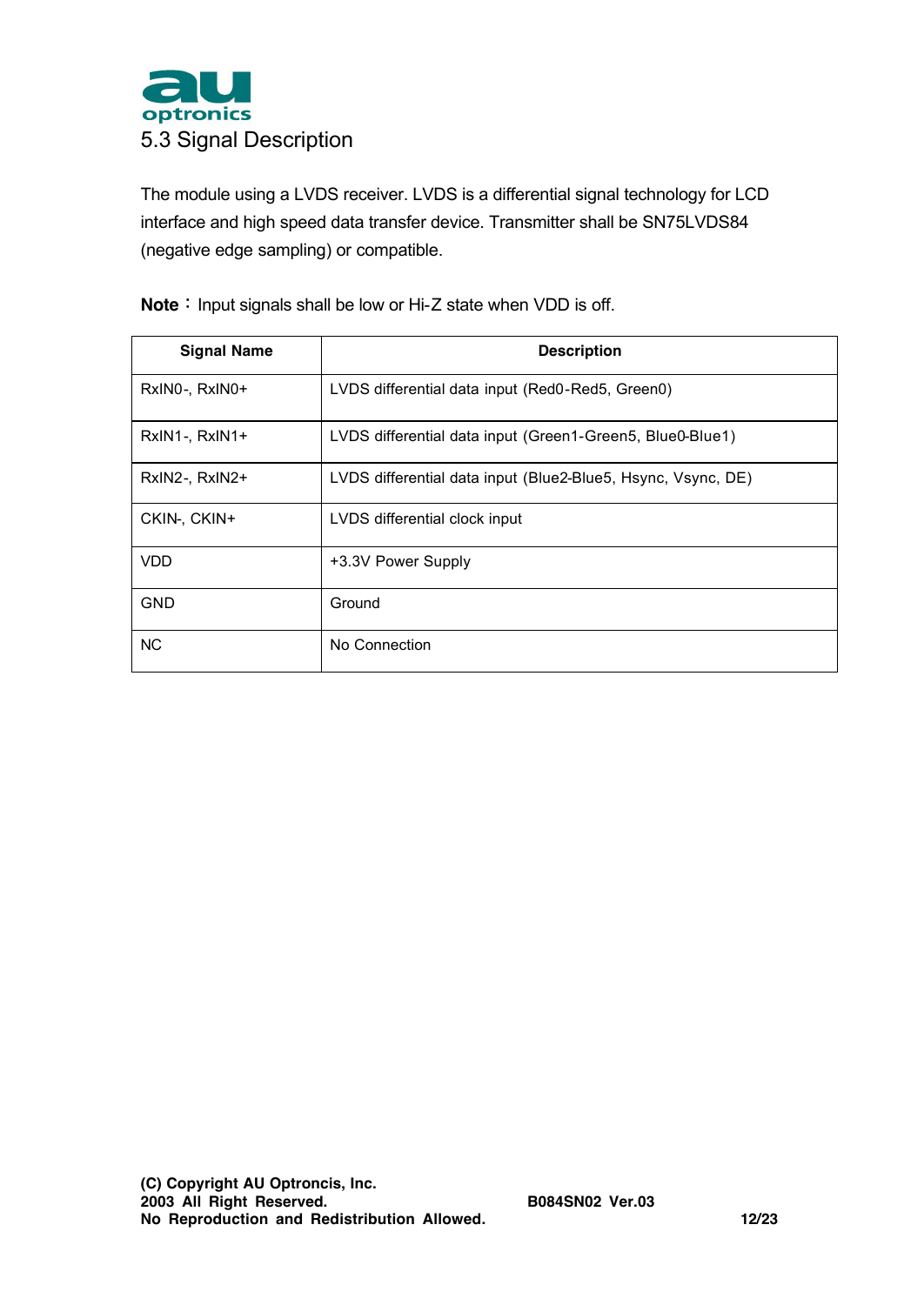

| <b>Signal Name</b> | <b>Description</b>     |                                                        |
|--------------------|------------------------|--------------------------------------------------------|
| +RED5              | Red Data 5 (MSB)       | Red-pixel Data                                         |
| +RED4              | Red Data 4             | Each red pixel's brightness data consists of these     |
| +RED3              | Red Data 3             | 6 bits pixel data.                                     |
| +RED2              | Red Data 2             |                                                        |
| +RED1              | Red Data 1             |                                                        |
| +RED0              | Red Data 0 (LSB)       |                                                        |
|                    | Red-pixel Data         |                                                        |
| +GREEN5            | Green Data 5 (MSB)     | Green-pixel Data                                       |
| +GREEN4            | Green Data 4           | Each green pixel's brightness data consists of these   |
| +GREEN3            | Green Data 3           | 6 bits pixel data.                                     |
| +GREEN2            | Green Data 2           |                                                        |
| +GREEN1            | Green Data 1           |                                                        |
| +GREEN0            | Green Data 0 (LSB)     |                                                        |
|                    | Green-pixel Data       |                                                        |
| +BLUE5             | Blue Data 5 (MSB)      | <b>Blue-pixel Data</b>                                 |
| +BLUE4             | Blue Data 4            | Each blue pixel's brightness data consists of these    |
| +BLUE3             | Blue Data 3            | 6 bits pixel data.                                     |
| +BLUE2             | Blue Data 2            |                                                        |
| +BLUE1             | Blue Data 1            |                                                        |
| +BLUE0             | Blue Data 0 (LSB)      |                                                        |
|                    | <b>Blue-pixel Data</b> |                                                        |
| <b>CLK</b>         | Data Clock             | The typical frequency is 40MHz. The signal is          |
|                    |                        | used to strobe the pixel data and DE signals.          |
|                    |                        | All pixel data shall be valid at the falling edge when |
|                    |                        | the DE signal is high.                                 |
| DE                 | <b>Display Timing</b>  | This signal is strobed at the falling edge of CLK.     |
|                    |                        | When the signal is high, the pixel data shall be valid |
|                    |                        | to be displayed.                                       |
| <b>VSYNC</b>       | <b>Vertical Sync</b>   | The signal is synchronized to CLK.                     |
| <b>HSYNC</b>       | Horizontal Sync        | The signal is synchronized to CLK.                     |

**Note**: Output signals from any system shall be low or Hi-Z state when VDD is off.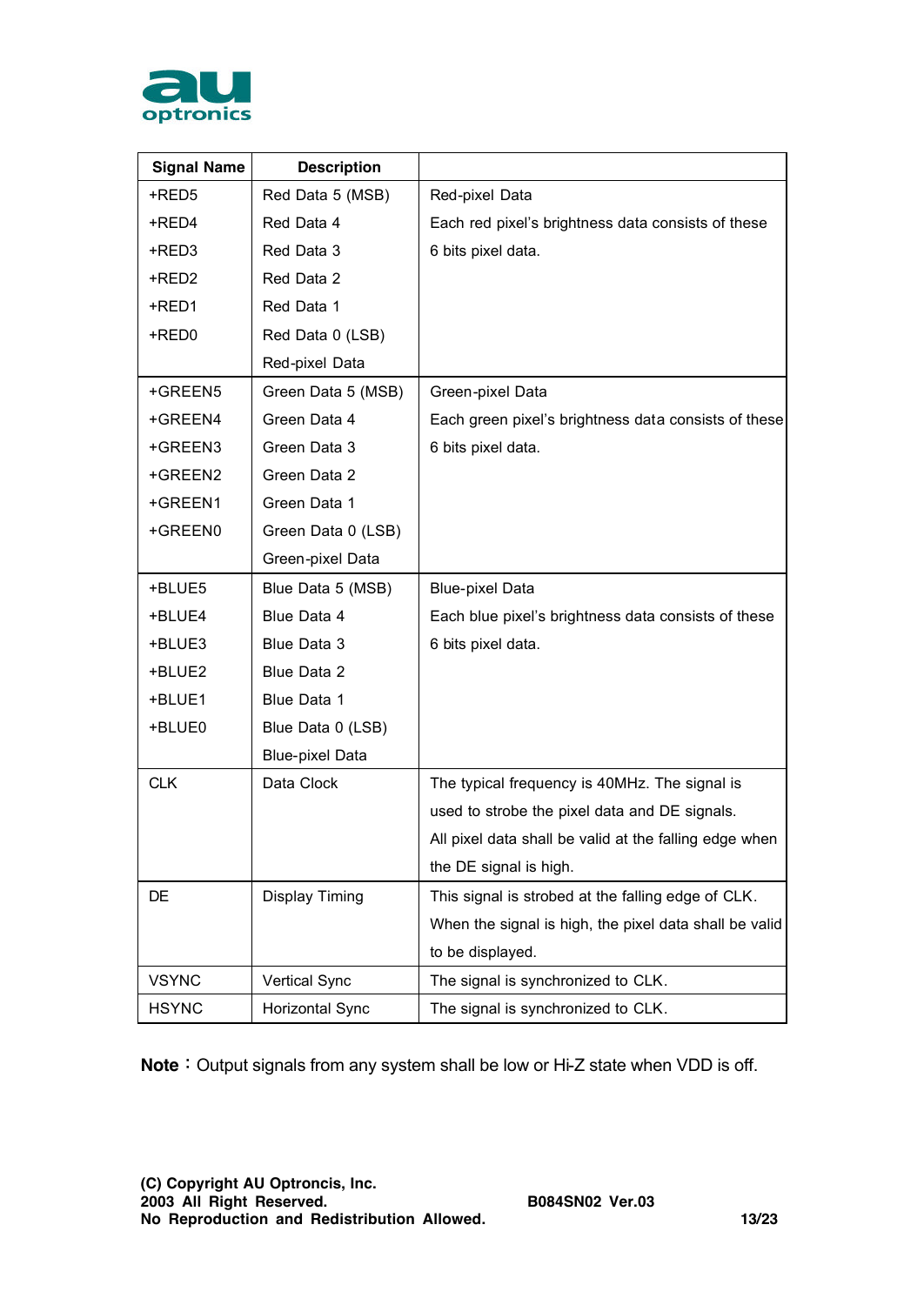

### 5.4 Signal Electrical Characteristics

Input signals shall be low or Hi-Z state when VDD is off.

It is recommended to refer the specifications of SN75LVDS86(Texas Instruments) in detail.

| <b>Item</b>                      | Symbol      | Min.                         | Typ.                     | Max.       | Unit       |
|----------------------------------|-------------|------------------------------|--------------------------|------------|------------|
| The differential level           | <b>VID</b>  | 0.1                          | $\overline{\phantom{0}}$ | 0.6        | v          |
| The common mode input<br>voltage | <b>VIC</b>  | <b>VID</b><br>$\overline{2}$ |                          | VID<br>2.4 | v          |
| The input setup time             | tsu         | 0.5                          |                          |            | ns         |
| The input hold time              | thd         | 0.5                          | -                        |            | ns         |
| High-level input voltage         | <b>VIAP</b> | 2.0                          |                          |            | V          |
| Low-level input voltage          | <b>VIAM</b> |                              |                          | 0.8        | v          |
| Clock frequency                  | <b>CLK</b>  | 31                           |                          | 68         | <b>MHz</b> |

Signal electrical characteristics are as follows:



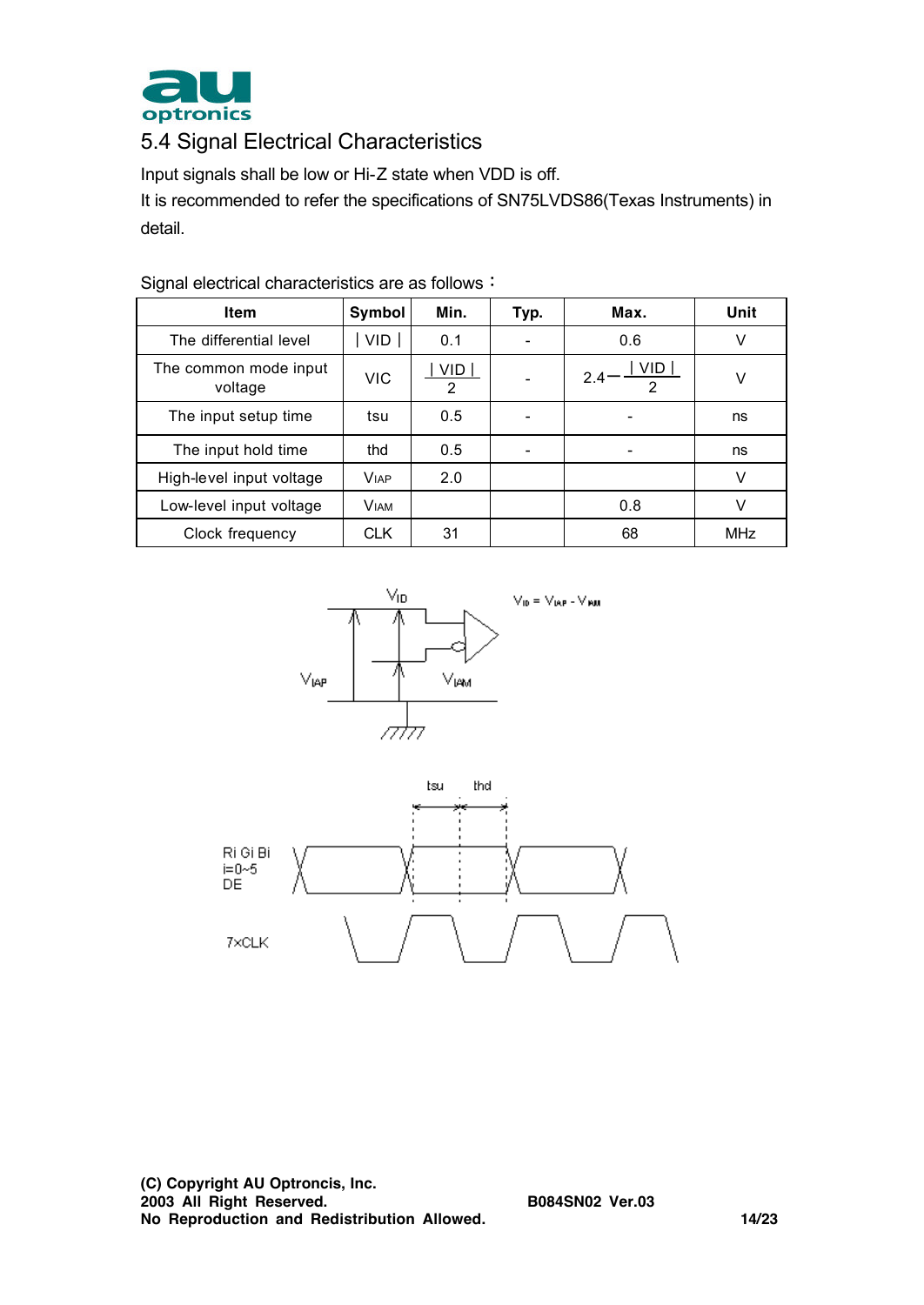

| Pin no. | Symbol | <b>Function</b>         | <b>Remark</b>      |
|---------|--------|-------------------------|--------------------|
|         | н      | CCFL power supply(H.V.) | Cable color: Pink  |
|         |        | CCFL power supply(GND)  | Cable color: White |

# **6.0 Pixel Format Image**

Following figure shows the relationship of the input signals and LCD pixel format:

|            |   | $\mathbf 1$                      |       | $\overline{2}$                   |   |  |  |                                  |  |  |  |   |                                  |   | 799 800   |                |              |
|------------|---|----------------------------------|-------|----------------------------------|---|--|--|----------------------------------|--|--|--|---|----------------------------------|---|-----------|----------------|--------------|
| 1st Line   | R |                                  | G B R | G                                | B |  |  |                                  |  |  |  | R |                                  |   | G B R G B |                |              |
|            |   |                                  |       | $\blacksquare$                   |   |  |  | $\blacksquare$                   |  |  |  |   | É                                |   |           |                |              |
|            |   | ٠                                |       | $\blacksquare$                   |   |  |  | $\blacksquare$<br>$\blacksquare$ |  |  |  |   | $\blacksquare$<br>$\blacksquare$ |   |           | $\blacksquare$ |              |
|            |   | $\blacksquare$<br>$\blacksquare$ |       | $\blacksquare$<br>$\blacksquare$ |   |  |  | $\blacksquare$                   |  |  |  |   | $\blacksquare$                   |   |           |                |              |
|            |   | $\blacksquare$                   |       | п                                |   |  |  | $\blacksquare$                   |  |  |  |   | $\blacksquare$                   |   |           | $\blacksquare$ |              |
|            |   | $\blacksquare$                   |       | $\blacksquare$                   |   |  |  | $\blacksquare$                   |  |  |  |   | $\blacksquare$                   |   |           | $\blacksquare$ |              |
|            |   |                                  |       |                                  |   |  |  |                                  |  |  |  |   |                                  |   |           |                |              |
|            |   | ٠                                |       | $\blacksquare$                   |   |  |  | $\blacksquare$                   |  |  |  |   | $\blacksquare$                   |   |           |                |              |
|            |   | $\blacksquare$<br>$\blacksquare$ |       | $\blacksquare$<br>$\blacksquare$ |   |  |  | $\blacksquare$<br>$\blacksquare$ |  |  |  |   | $\blacksquare$<br>$\blacksquare$ |   |           | $\blacksquare$ |              |
|            |   | $\blacksquare$                   |       | $\blacksquare$                   |   |  |  |                                  |  |  |  |   | $\blacksquare$                   |   |           |                |              |
|            |   | $\blacksquare$                   |       | $\blacksquare$                   |   |  |  | $\blacksquare$                   |  |  |  |   | $\blacksquare$                   |   |           |                |              |
|            |   |                                  |       |                                  |   |  |  |                                  |  |  |  |   |                                  |   |           |                |              |
| 600th Line | R |                                  | G B R | G                                | B |  |  |                                  |  |  |  | R | G                                | B | R         | G              | $\mathsf{B}$ |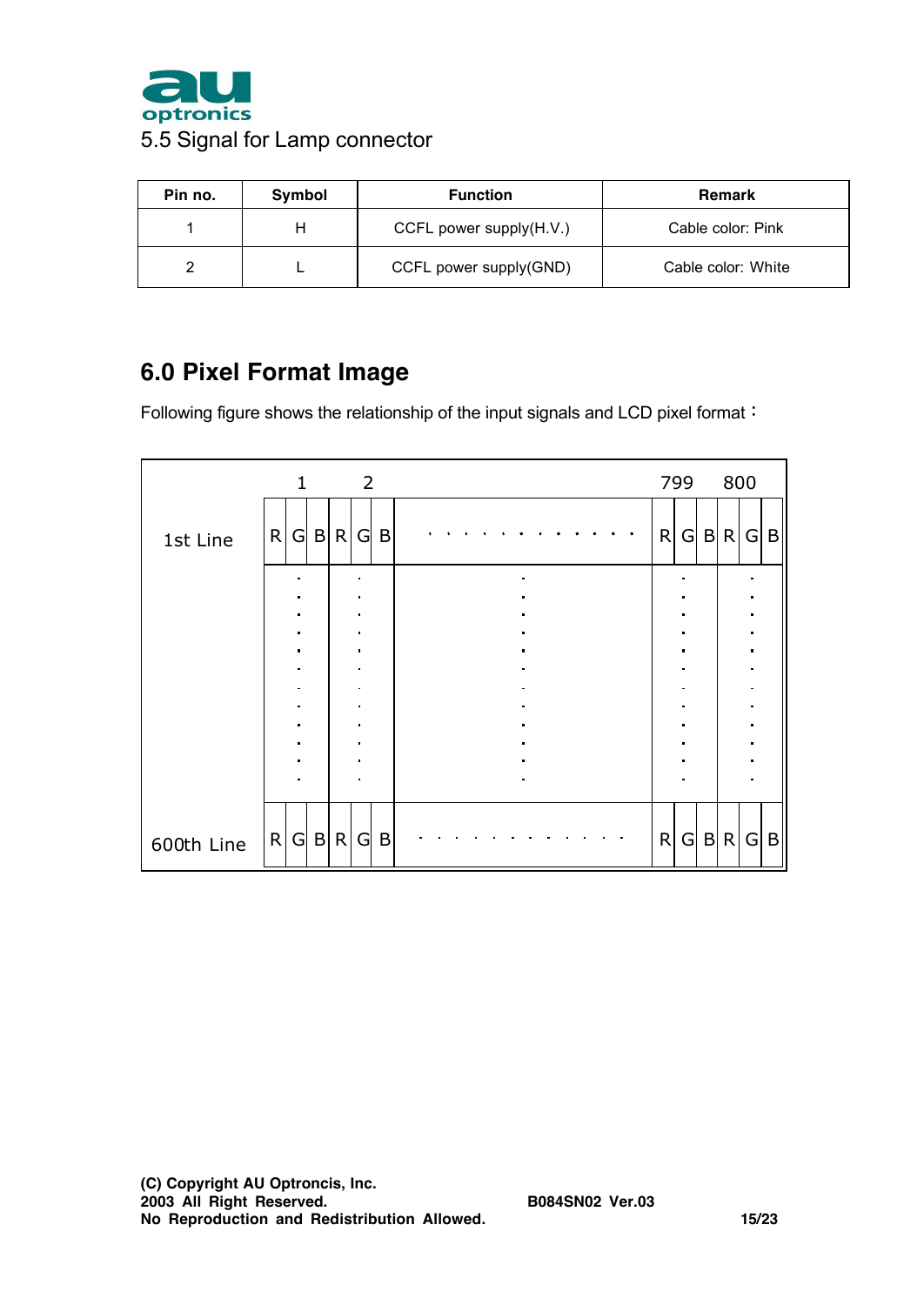

## **7.0 Parameter guide line for CFL inverter**

| <b>Parameter</b>              | Min | <b>Typ</b> | Max                  | <b>Units</b>      | <b>Condition</b>  |
|-------------------------------|-----|------------|----------------------|-------------------|-------------------|
| White Luminance               | 120 | 150        |                      | Cd/m <sup>2</sup> |                   |
| CCFL current (ICFL)           | 3.0 | 4.6        |                      | mArms             | Note1             |
| CCFL Frequency (FCFL)         | 50  | 60         | 80                   | <b>KHz</b>        | Note4             |
| CCFL Ignition Voltage (Vs)    |     |            | $1070(T=0^{\circ}C)$ | <b>Vrms</b>       | Note <sub>3</sub> |
|                               |     |            | 820(T=25 $°C$ )      |                   |                   |
| CCFL Voltage (Reference)      | 441 | 490        | 539                  | Vrms              | Note1             |
| (VCFL)                        |     |            |                      |                   |                   |
| <b>CCFL Power consumption</b> |     | 2.3        |                      | W                 | Note <sub>2</sub> |
| (PCFL)                        |     |            |                      |                   |                   |
| Lamp Life Time                |     | 10,000     |                      | Hr                | Note 1, 5         |

#### **Note1**: T=25℃

**Note2**: Inverter should be designed with the characteristic of lamp. When you are designing the inverter, the output voltage of the inverter should comply with the following conditions. (1). The area under the positive and negative cycles of the waveform of the lamp current and lamp voltage should be area symmetric (the symmetric ratio should be larger than 90%).

(2). There should not be any spikes in the waveform.

(3). The waveform should be sine wave as possible.

(4). Lamp current should not exceed the maximum value within the operating temperature (It is prohibited to over the maximum lamp current even if operated in the non-guaranteed temperature). When lamp current is over the maximum value for a long time, it may cause fire. Therefore, it is recommend that the inverter should have the current limit circuit.

**Note3**: The inverter open voltage should be designed larger than the lamp starting voltage at T=0 $\rm{^o}$ C, otherwise backlight may be blinking for a moment after turning on or not be able to turn on. The open voltage should be measured after ballast capacitor. If an inverter has shutdown function it should keep its open voltage for longer than 1 second even if lamp connector is open.

**Note4**: Lamp frequency may produce interference with horizontal synchronous frequency and this may cause line flow on the display. Therefore lamp frequency shall be detached from the horizontal synchronous frequency and its harmonics as far as possible in order to avoid interference.

Note5: Brightness (ICFL=4.6mA) to be decreased to the 50% of the initial value.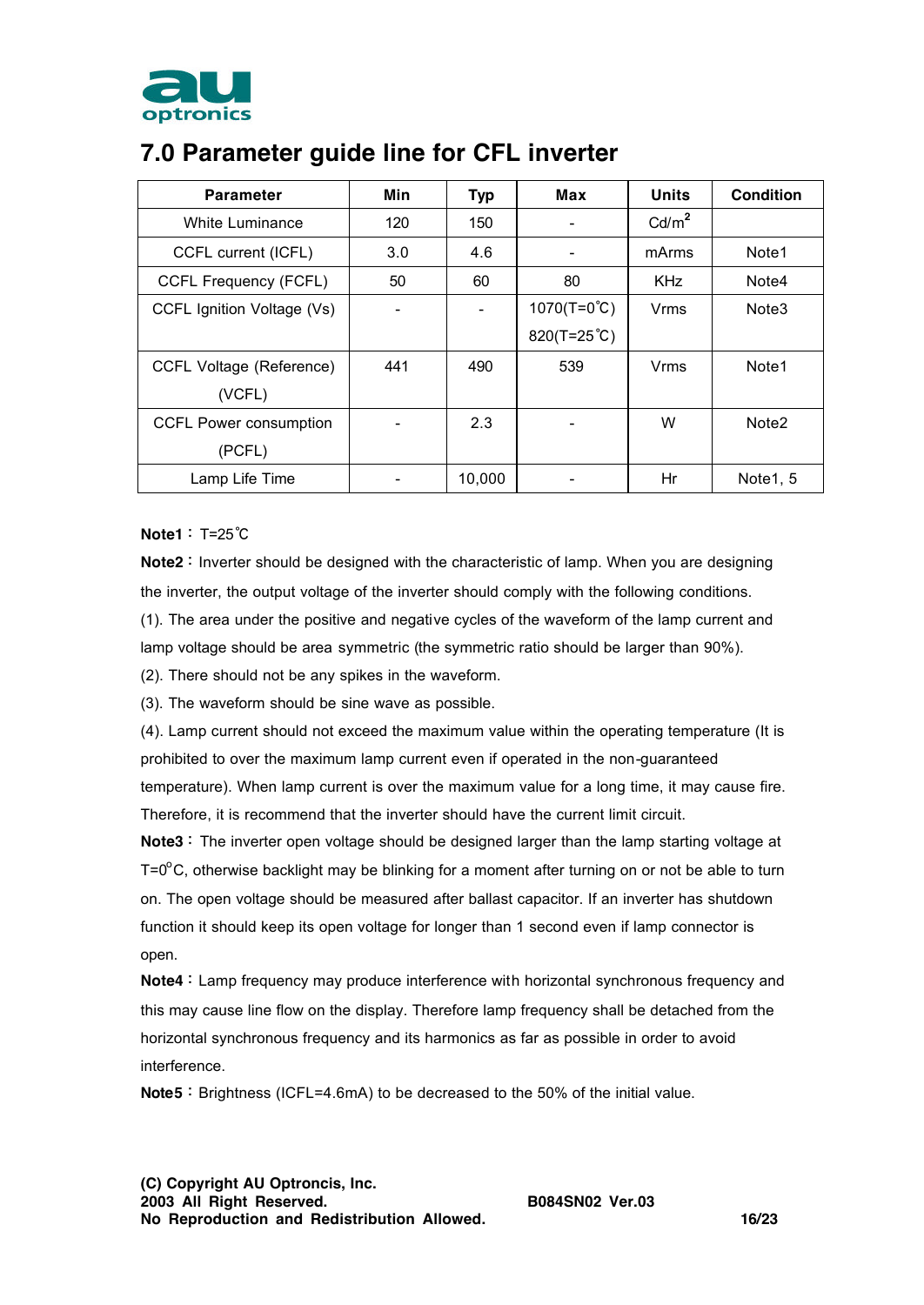

## **8.0 Interface Timings**

Basically, interface timing should match the VESA 800x600 /60Hz(VG901101) manufacturing guide line timing.

### 8.1 Timing Characteristics

#### (a) DE mode

| Item                | Symbol | Min. | Tvp. | Max. | <b>Unit</b> | <b>Remark</b> |
|---------------------|--------|------|------|------|-------------|---------------|
| Clock frequency     | Fck    | 38   | 40   | 48   | <b>MHz</b>  |               |
| Horizontal blanking | Thb1   | 50   | 256  | 500  | Clk         |               |
| Vertical blanking   | Tvb1   | 10   | 28   | 150  | Th          |               |

#### (b) HV mode

| Item                    | Symbol | Min. | Typ. | Max.                     | Unit       | Remark |
|-------------------------|--------|------|------|--------------------------|------------|--------|
| Clock frequency         | Fck    | 38   | 40   | 48                       | <b>MHz</b> |        |
| Hsync period            | Th     | 850  | 1056 | 1300                     | <b>Clk</b> |        |
| Hsync pulse width       | Thw    | 10   | 128  |                          | Clk        |        |
| Hsync front porch       | Thf    | 15   | 40   | -                        | Clk        |        |
| Hsync back porch        | Thb    | 10   | 88   | $\qquad \qquad -$        | Clk        |        |
| Hsync blanking          | Thb1   | 50   | 256  | 500                      | Clk        |        |
| Vsync period            | Tv     | 610  | 628  | 750                      | Th         |        |
| Vsync pulse width       | Tvw    | 1    | 4    | $\qquad \qquad -$        | Th         |        |
| Vsync front porch       | Tvf    | 0    | 1    | $\overline{\phantom{0}}$ | Th         |        |
| Vsync blanking          | Tvb1   | 10   | 28   | 150                      | Th         |        |
| Hsync/Vsync phase shift | Tvpd   | 2    | 320  |                          | <b>Clk</b> |        |

| <b>Item</b>              | <b>Symbol</b> | <b>Value</b> | Unit | <b>Description</b>                                                                              |
|--------------------------|---------------|--------------|------|-------------------------------------------------------------------------------------------------|
| Horizontal display start | The           | 218          | Clk  | After falling edge of Hsync, counting 218clk,<br>then getting valid data from 219th clk's data. |
| Vertical display start   | Tve           | 25           | Th   | After falling edge of Vsync, counting 25th,<br>then getting 26th Th's data.                     |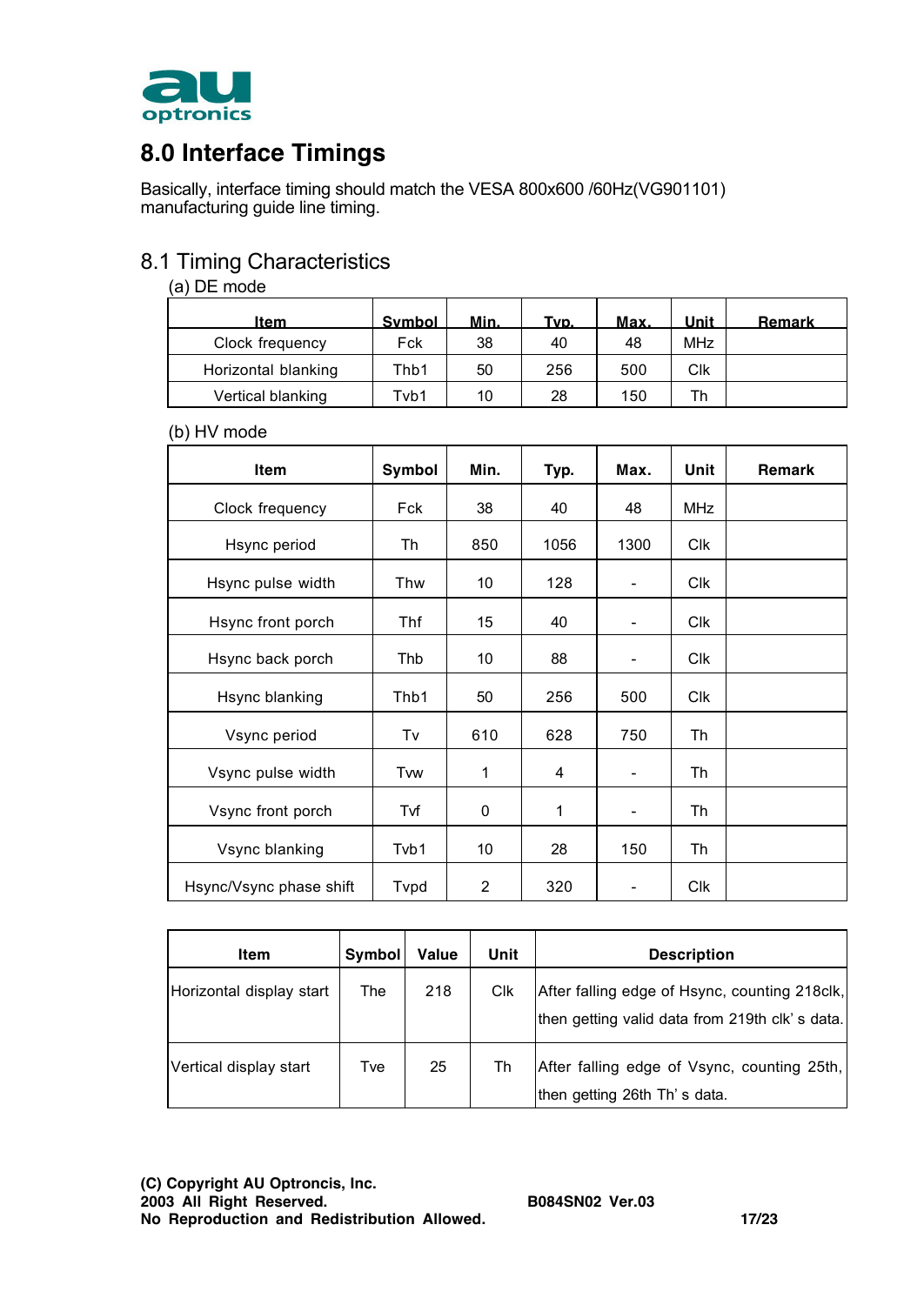

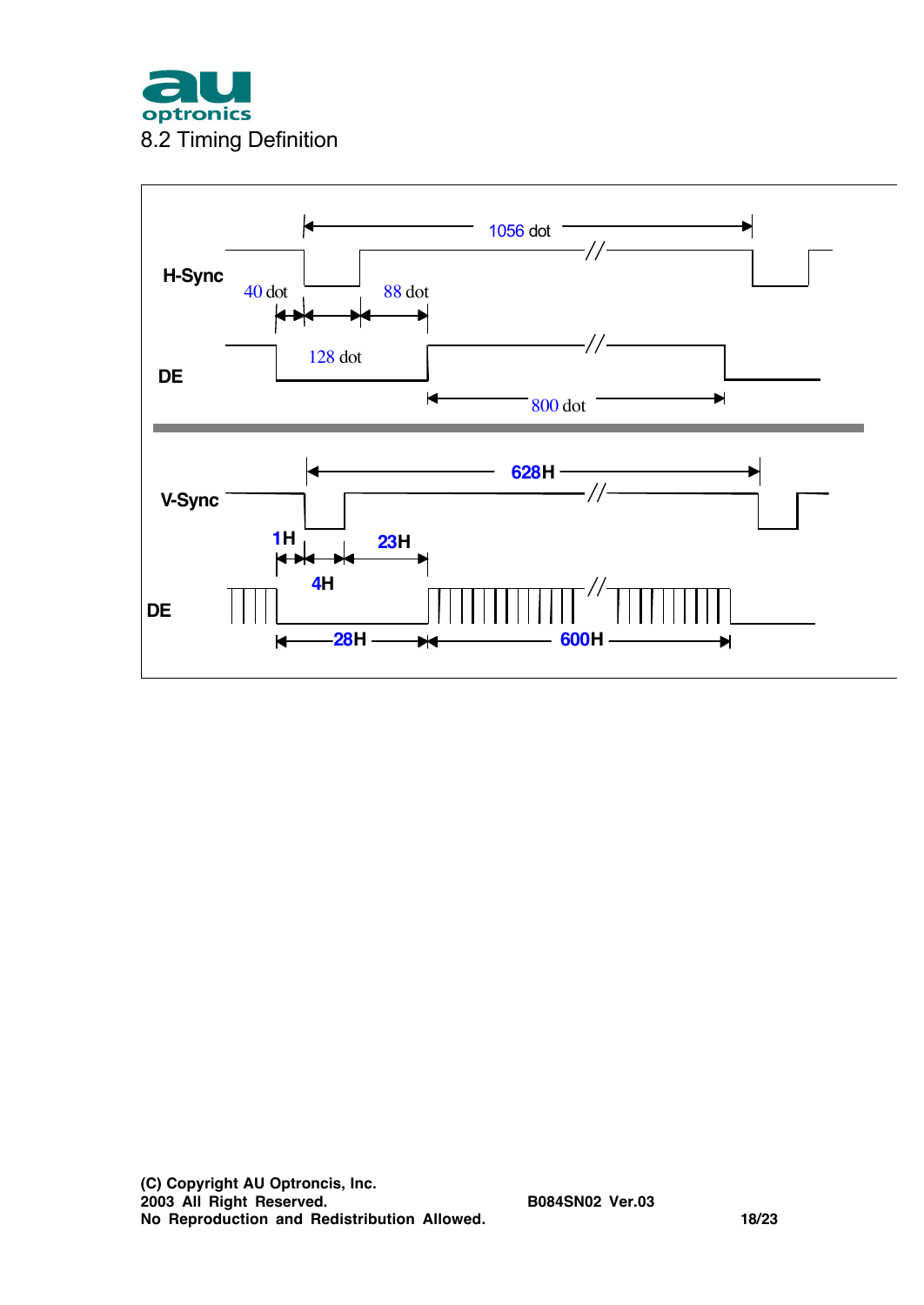

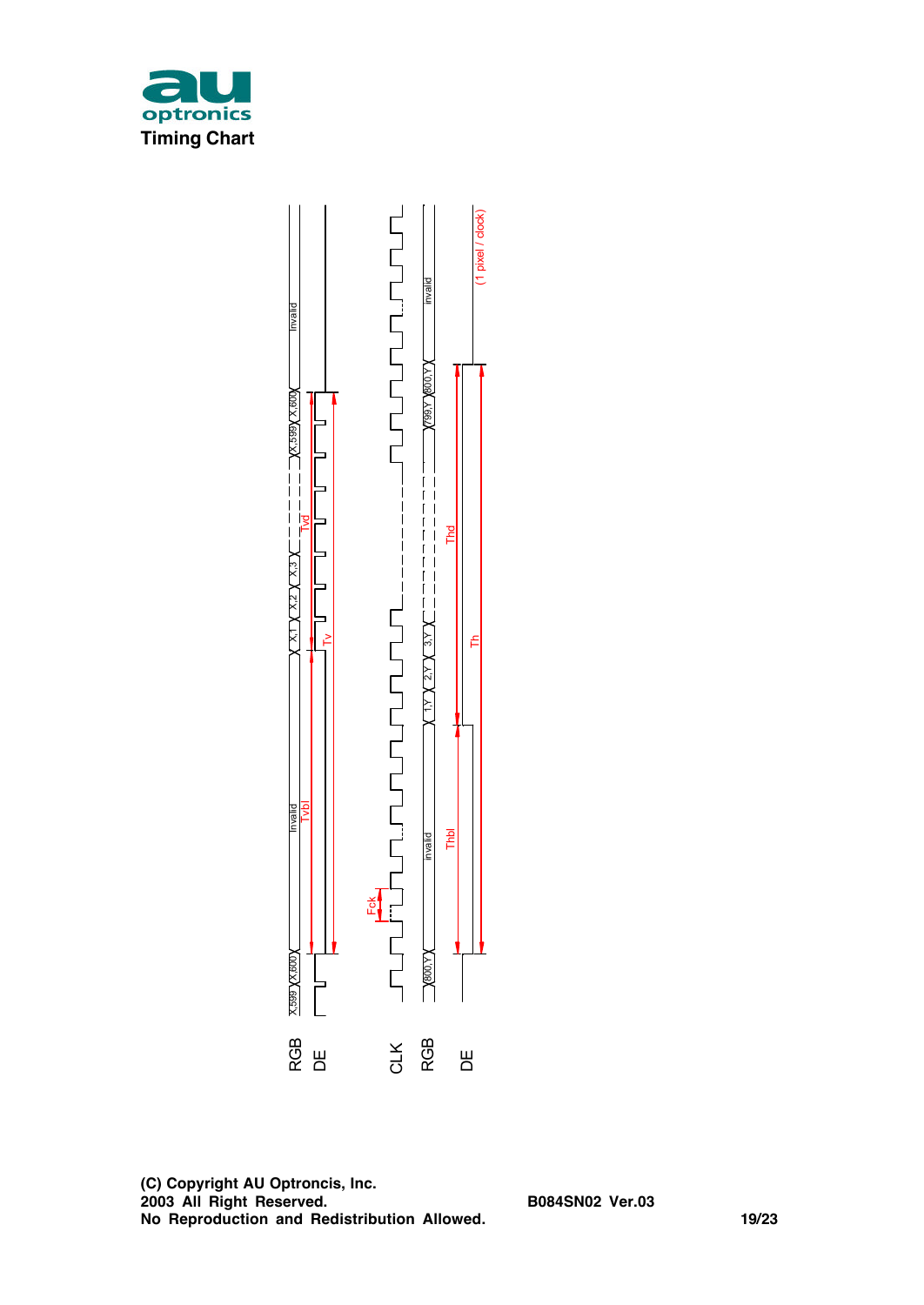

# **9.0 Power Consumption**

| <b>Symbol</b>  | <b>Parameter</b>       | Min | <b>Typ</b> | Max | <b>Units</b> | <b>Condition</b> |
|----------------|------------------------|-----|------------|-----|--------------|------------------|
| <b>VDD</b>     | Logic/LCD Drive        | 3.0 | 3.3        | 3.6 | $\vee$       |                  |
|                | Voltage                |     |            |     |              |                  |
| <b>PDD</b>     | <b>VDD Power</b>       |     | 0.76       |     | W            |                  |
| PDD Max        | <b>VDD Power max</b>   |     | 0.86       |     | W            |                  |
| <b>IDD</b>     | <b>IDD Current</b>     |     | 230        |     | mArms        | Note 1           |
| <b>IDD Max</b> | <b>IDD Current max</b> |     | 260        | 310 | mArms        | Note 2           |
| $V_{RP}$       | Power Ripple Voltage   |     | 100        |     | mVp-p        |                  |
| <b>RUSH</b>    | Inrush Current         |     | 1500       |     | mApeak       |                  |

Input power specifications are as follows:

**Note 1:** Effective value (mArms) at  $V_{\text{cc}}$  = 3.3 V/25°C.



**Note 2:** 

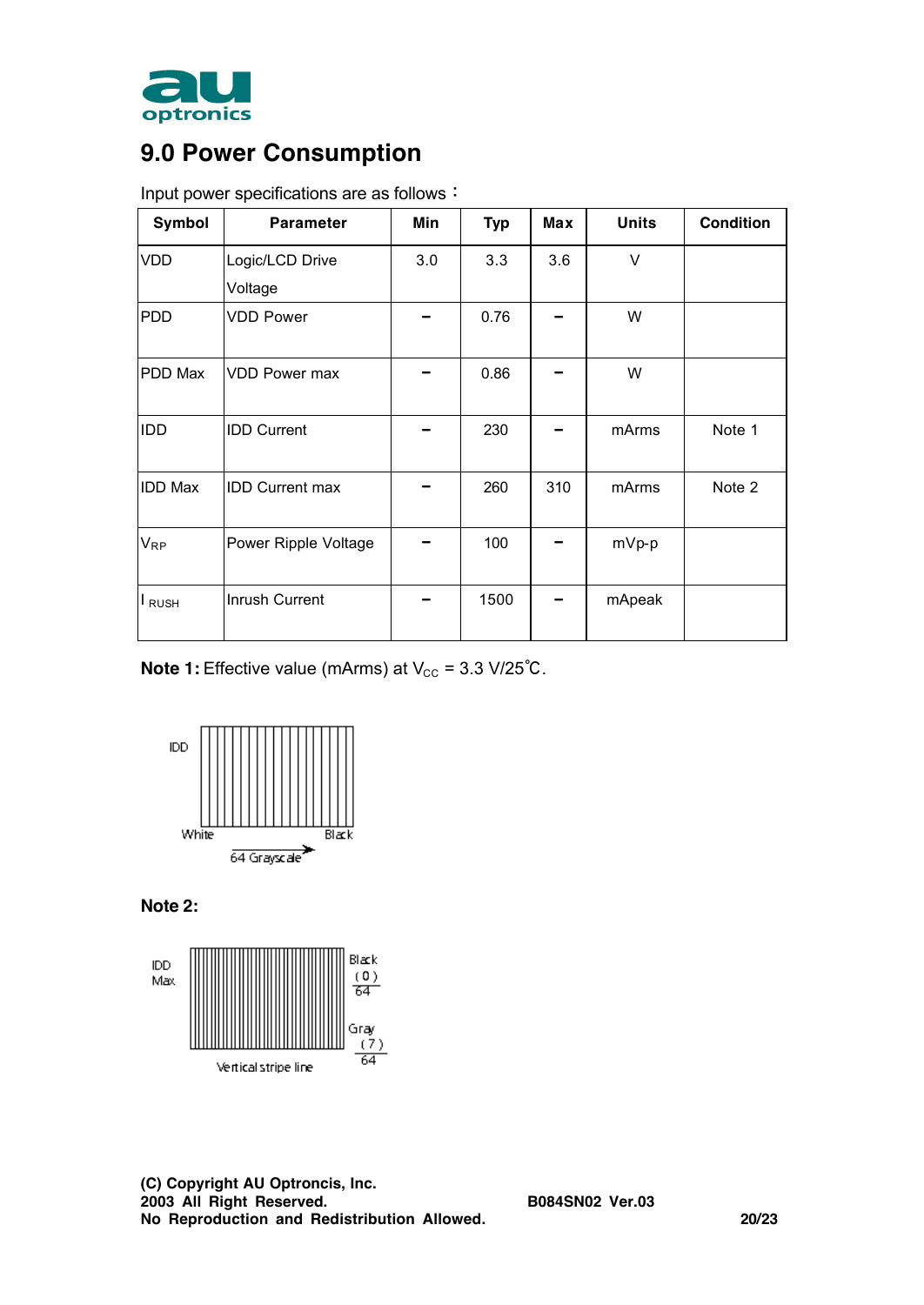



VDD power and lamp on/off sequence is as follows. Interface signals are also shown in the chart. Signals from any system shall be Hi-Z state or low level when VDD is off.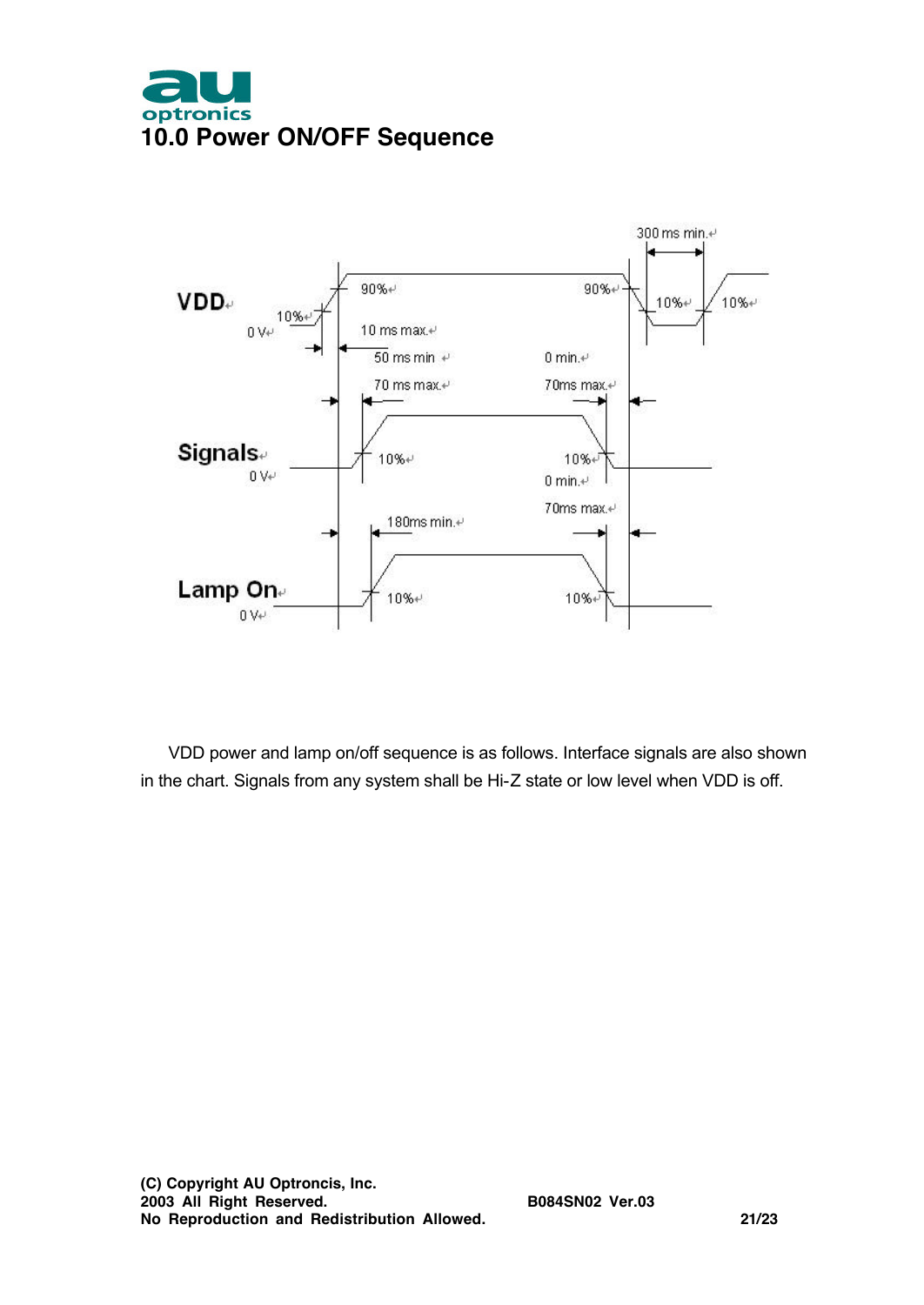